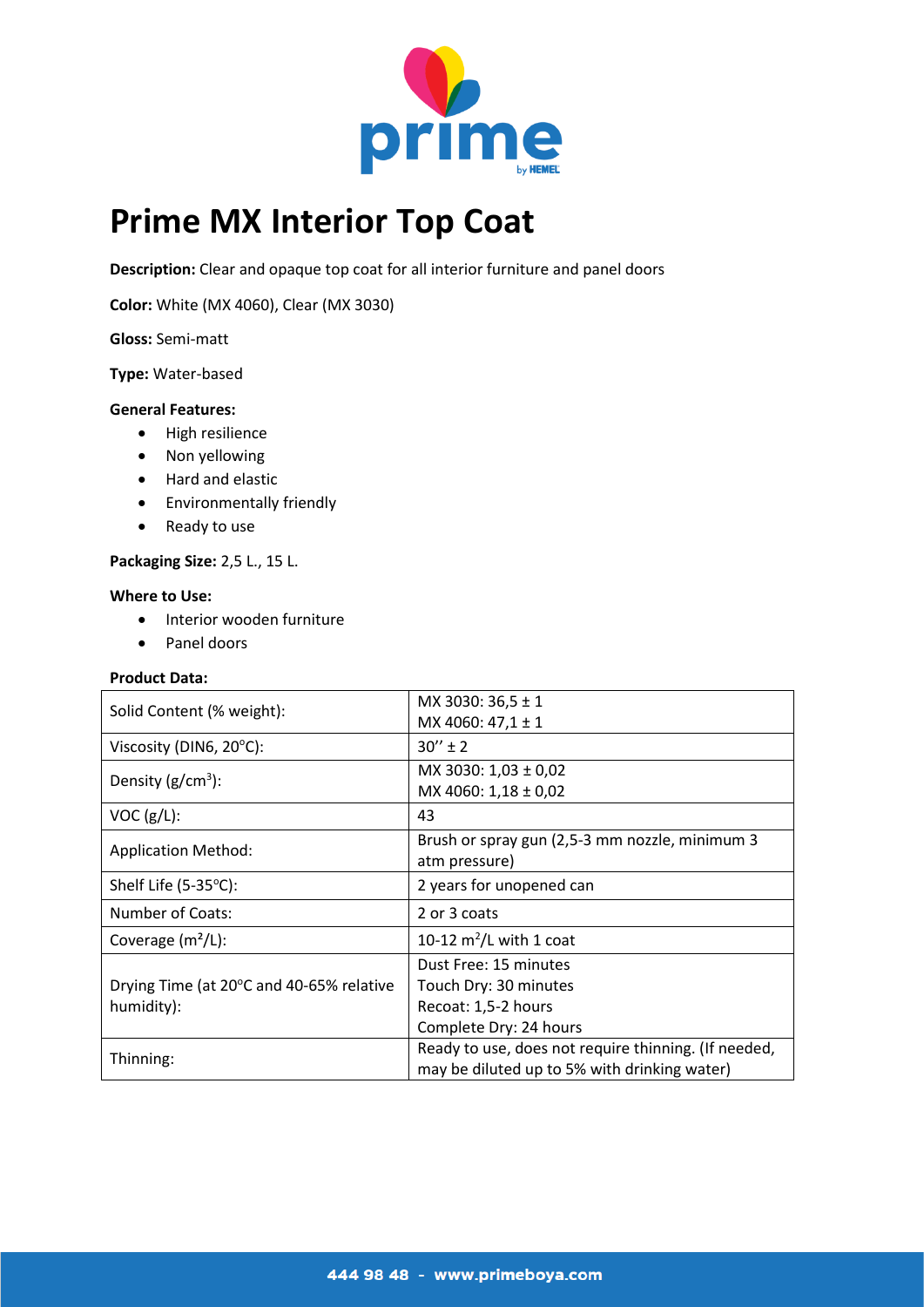

# **Surface Preparation:**

- **New Wood Surfaces:**
	- o Remove any dirt, oil and wood dust from the surface.
	- o Sand the surface with sandpaper #80/120. Thoroughly clean the generated dust.
- **Coated Wood Surfaces:**
	- o Do not apply the product on pre-coated surfaces.
	- $\circ$  Remove the old paint/varnish from the surface completely with a sandpaper. Remove the remaining dust with a damp cloth.

# **Application:**

- The product is ready to use and does not require thinning. If needed, may be diluted up to 5% with drinking water.
- Stir the product thoroughly before use and check its homogeneity. Repeat this process during the application.
- Apply the product in 2 or 3 coats by spray gun (2,5-3 mm nozzle, min. 3 atm pressure) and wait 1,5-2 hours and perform a slight sanding with sandpaper #180/220 between coats.
- If a smooth surface is desired sand the surface thoroughly with 180-400 no. Sandpaper by waiting 24 hours before applying the final coat.
- Wait 24 hours for complete dry.

#### **Instructions:**

- **FOR INTERIOR USE ONLY.**
- Wait 72 hours before packaging coated/finished goods.
- Keep product closed when not in use.
- The general application temperature of the product is between 15oC to 25oC at a relative humidity range of 40-65%.
- The moisture content of the wood should be below 12%.
- The product should be protected from freezing and stored at temperatures between 5°C to 35°C.
- Painting tools should be cleaned with soap and plenty of warm water after application.

#### **Safety Precautions:**

- **KEEP OUT OF REACH OF CHILDREN.**
- Do not transfer contents to other containers for storage.
- Do not use empty cans for other purposes.
- Avoid contact with eyes and skin.
- Wash hands after using.
- FIRST AID: In case of eye contact, flush thoroughly with large amounts of water. Get medical attention if irritation persists. If swallowed, call Poison Control Center, hospital emergency room, or physician immediately.
- Dispose of contents/cans in accordance with national regulations.
- Please refer to the Safety Data Sheet (SDS) of the product for health and safety information.